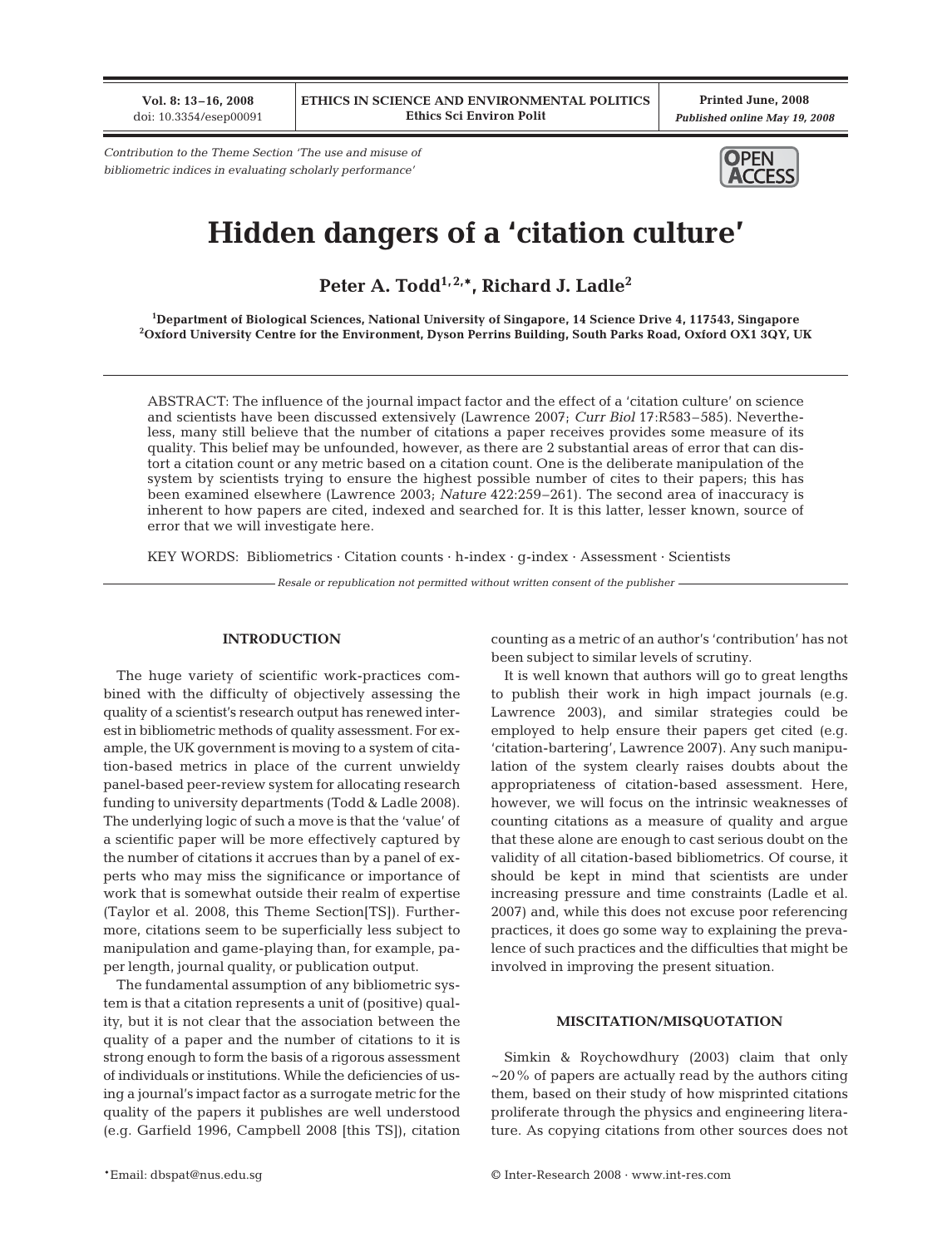automatically correlate with whether those papers have in fact been read, their figure is probably an overestimation. Where it has been studied in more detail, the use of inappropriate citations to support assertions in peer-reviewed articles has been found to be widespread. For example, the number of miscitations (also called misquotations) in the biomedical literature varies between 6% in radiology journals (Hansen & McIntire 1994) and 35.2% in emergency medicine journals (Goldberg et al. 1993).

As no such information existed for ecological sciences (or most other disciplines) we (Todd et al. 2007) examined 306 papers from 51 ecology journals with an impact factor >1. From each paper, we randomly selected 1 citation from the reference list and identified the assertion it was meant to support; we then read the cited article to determine its appropriateness. Overall, we found that only 76.1% of citations clearly supported the assertion they were intended to reinforce. Of the remainder, the support was equivocal (11.1%) or absent (7.2%). The remaining 5.6% of the cases were classified as 'empty', i.e. not a reference to primary research but to a secondary source such as a review, or an article's Introduction (Harzing 2002).

It is difficult to identify what is driving such high rates of miscitation, although it is clear that it is endemic. It would be interesting to know whether there is a trend towards a greater or lesser degree of miscitation with the increasing availability of electronic literature. Even though it is now trivially easy to identify countless references for almost any subject area, many universities have limited subscriptions to electronic journals — thus limiting the access scientists have to a few sentences in an abstract. These can become tantalizing, especially if the full paper cannot be sourced from the author's website or through direct contact. The temptation to cite such incomplete sources, however, should be resisted.

What is the influence of miscitation on bibliometrics? Papers are counted when they should not be (because they were not relevant), whereas the research that should have been cited is not duly credited.

# **CITING PAPERS THAT ARE 'WRONG'**

Most authors will at some time refer to research that contradicts their own. In the majority of instances the cited work will represent good science, simply with different results, but there will also be cases where the 'other' study is just plain wrong! Of course, papers cited to support an assertion might also be erroneous. Here, the author has usually failed to see the flaw, although there are almost certainly instances where an unscrupulous author may deliberately cite a supportive paper even though he or she doubts the findings.

How do papers that are wrong still get cited in good faith? A good example is that of 'self-perpetuating myths and Chinese whispers' (Harzing 2002, p. 144) where 'facts' have become adopted into the literature even though they have deviated significantly from the original publication. Instances can be found in many fields and include such diverse examples as the distortion of expatriate failure rates (Harzing 2002), ant extinctions in Madeira (Wetterer 2006) and details of a hand surgery study (Porrino et al. 2008).

The increasing use of meta-analysis may also unwittingly be promoting this type of error because, unlike narrative reviews, meta-analyses do not generally distinguish between 'good' and 'bad' papers. Furthermore, some meta-analyses rely on secondary data and may therefore unintentionally misrepresent research findings. For example, Whittaker & Heegaard (2003) re-analysed 8 case studies from a highly cited metaanalysis of the productivity–diversity relationship (Mittelbach et al. 2001) published in the well-regarded journal *Ecology*. They found that the original authors had failed to classify the correct statistical shape of the relationship in every single one of these studies. Interestingly, this discovery does not seem to have stopped the paper attracting large numbers of citations.

Finally, it is possible for a paper to be cited because it is an example of how not to do something, or how mistaken someone can be. Garfield (1979, p. 244) claims that such negative citations are 'more theoretical than real'. Underwood (2004, p. 284), on the other hand, states: 'longevity may be conferred on a publication because it is so truly bad that people keep on finding new things wrong with it!' In such a case, high citations would indicate the exact opposite of what they are supposed to be measuring.

### **SEARCHING AND ACCESSING**

Not all journals are equally accessible and it seems reasonable to assume that papers that are hard to obtain will be cited less. This does not reflect scholarship, but rather the decisions of libraries (whose choices are usually limited by budget constraints) or whether an author can afford open access. In libraries, priority may be given to a core of high impact journals (Taylor et al. 2008) so, indirectly, the impact factor of a journal (which is generally considered a poor way to evaluate a scientist's performance) is affecting the likelihood of an individual's paper being cited. Furthermore, Thomson ISI's Web of Science (www.isiwebofknowledge.com/), commonly used for calculating the numbers of citations for papers, only counts those from papers within the journals that it lists. For example, Stergiou & Tsikliras (2006, p. 16) found that 'searching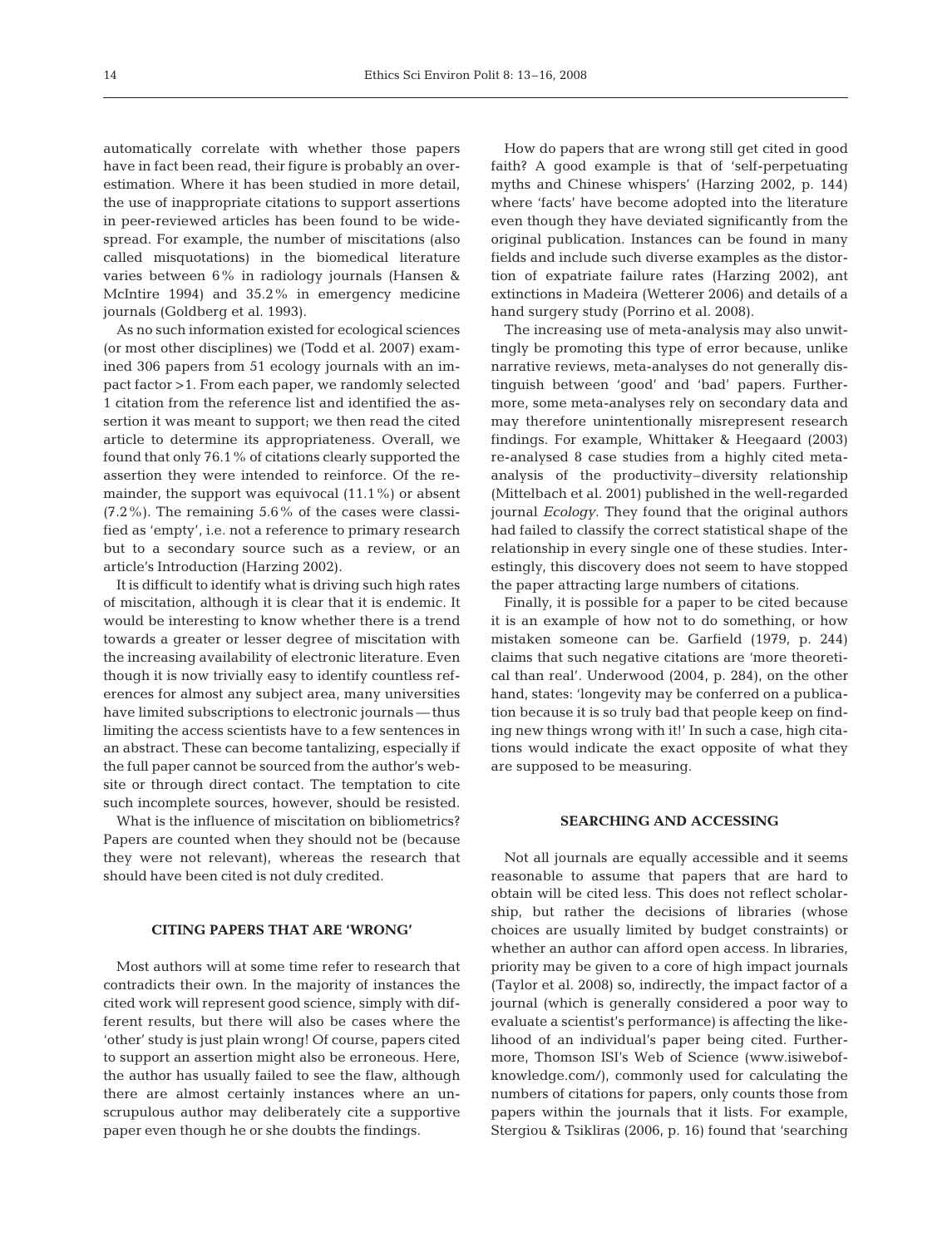only ISI's database produces an under-representation of the scientific output of professionals studying marine ecosystems.' In other words, if your paper is not published in certain select journals, it does not count.

Even if a journal is available, the papers it contains can be overlooked. When researching a minor aspect of a study, an author might not conduct the most thorough search possible. Under these circumstances, how easily and/or frequently a paper is encountered may influence its chances of being cited more than how appropriate it is. A paper that appears promptly in search engines could simply have an effective title or key words; a more suitable article can be missed because it includes terms that are searched for less often.

The influence of coverage by the mass media on scientific citations is almost impossible to quantify but circumstantial evidence suggests that it most likely has some effect. For example, a paper by Thomas et al. (2004) on extinction risk and climate change generated worldwide media interest primarily due to a poorly phrased press release and some hyperbolic reporting (Ladle et al. 2004, 2005). The paper has gone on to become a citation classic despite various conceptual and methodological weaknesses (Thuiller et al. 2004).

## **COLLECTION AND CALCULATION**

There is some uncertainty as to exactly how citation numbers are identified by entities such as Thomson ISI's Web of Science when determining the impact factor of journals (e.g. Rossner et al. 2007). Referring to *Nature*'s efforts to independently work out their own impact factor, Campbell (2008, p.6) observes 'the numbers quoted in calculating the impact factor [by ISI] are highly questionable'. This issue of 'questionable numbers' will also apply to institutes that rely on similar sources for tallying citations when appraising a member of academic staff. The number of citations a paper receives also depends on which electronic system is used; for example, Meho & Yang (2007) noted major differences among Google Scholar, Web of Science and Scopus. When evaluating Google Scholar (GS) as a citation analysis tool, Harzing & van der Wal (2008, this TS, p. 62) note,

'More generally, citations are subject to many forms of error, from typographical errors in the source paper, to errors in GS parsing of the reference, to errors due to some non-standard reference formats. Publications such as books or conference proceedings are treated inconsistently, both in the literature and in GS. Thus, citations to these works can be complete, completely missing, or anywhere in between.'

We think it is likely these issues will apply to all citation search engines and together represent an undesirable degree of uncertainty.

## **ERRORS IN REFERENCE LISTS**

The 'typographical errors in the source paper' mentioned by Harzing and van der Wal (2008) in the previous section present a relatively well-studied phenomenon. There are a number of authors who have published papers detailing typographic and other such mistakes — often called 'citation errors' — found in the reference lists of journals. Taking data from 5 separate biomedical journal studies (DeLacey et al. 1985, Hansen & McIntire 1994, Fenton et al. 2000, Gosling et al. 2004, Lukiç et al. 2004), the mean number of incorrectly referenced citations is an impressive 34.28%.

Such errors can make retrieval of the desired article difficult and sometimes impossible, thus lowering the chance of the incorrectly referenced paper being used and cited. More importantly, if a scientist's contribution is to be assessed by counting citations, they must be retrievable. A citation that does not show up on a database because the author's name is misspelled, for instance, will be overlooked. It would be relatively straightforward to correct these types of error, but the time-consuming nature of the process means that this probably will not happen until there is greater incentive for publishers to induce change or software is developed that automatically checks references for mistakes. Ultimately, the responsibility falls on authors to make sure that their references are correct, as made clear in the International Committee of Medical Journal Editors' guidelines: 'The references must be verified by the author(s) against the original documents' (International Committee of Medical Journal Editors 1999, p. 70).

# **CONCLUSIONS**

The errors and inconsistencies we list in this article are by no means mutually exclusive. They can lead to miscalculation and inaccuracies that can either increase or decrease the actual number of citations a paper receives. Of course, one could contend that these errors are across the board and therefore immaterial, but the 'inaccuracy of the method was the same across all samples' is very rarely an acceptable argument in science and there is no good reason to suggest it should be applied to bibliometrics. Furthermore, it is unlikely that these errors really do manifest equally. For instance, Kotiaho et al. (1999) detail how names from unfamiliar languages are often inputted incorrectly (and are therefore less likely to be picked up in citation analyses), thus introducing geographical bias against non-English speaking countries.

Counting citations, or use of indices based upon such counts (e.g. h-index, g-index), superficially appears to be an objective and efficacious method of quantifying